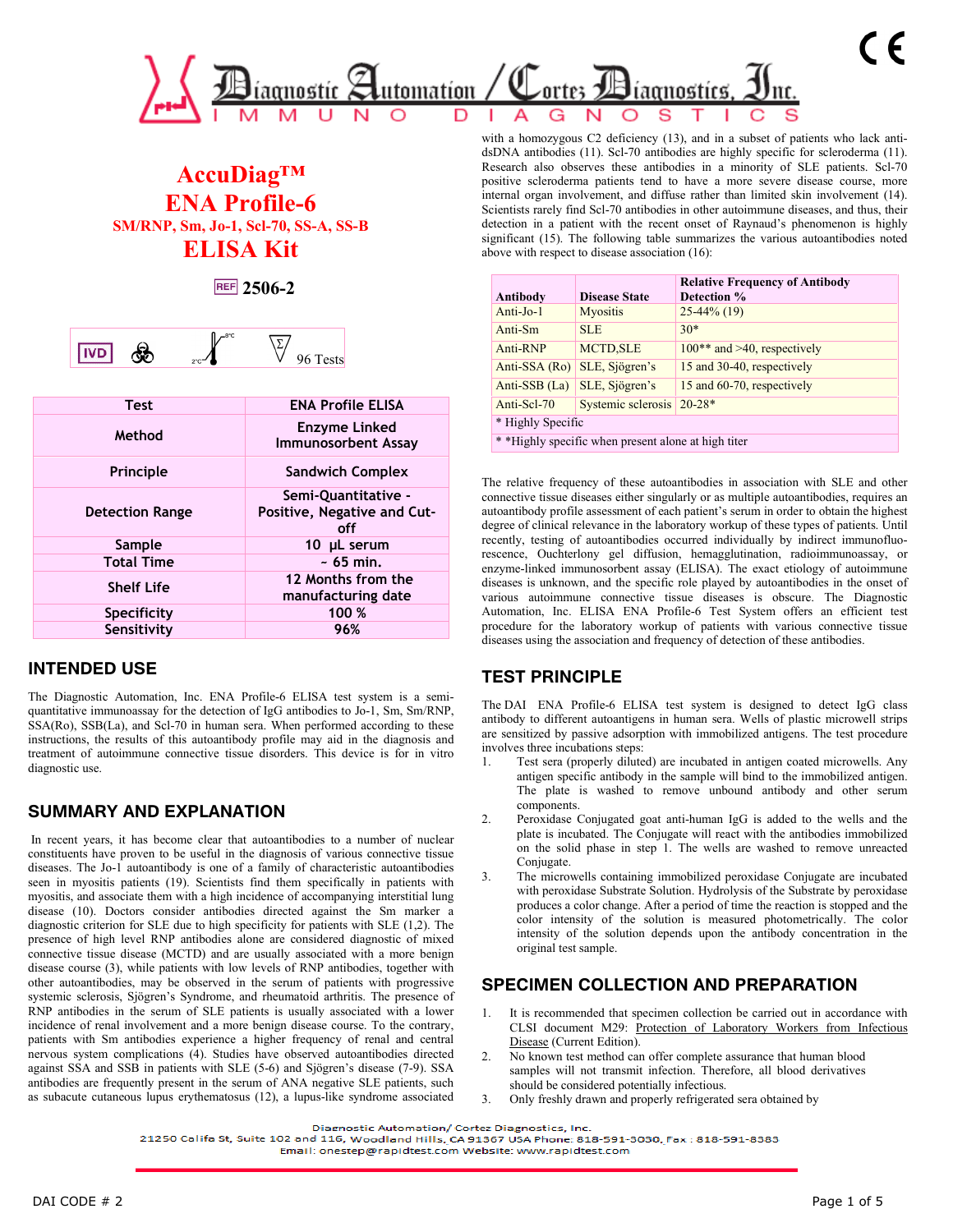

approved aseptic venipuncture procedures should be used in this assay (17, 18). No anticoagulants or preservatives should be added. Avoid using hemolyzed, lipemic, or bacterially contaminated sera.

4. Store sample at room temperature for no longer than 8 hours. If testing is not performed within 8 hours, sera may be stored between 2 and 8°C for no longer than 48 hours. If delay in testing is anticipated, store test sera at –20°C or lower. Avoid multiple freeze/thaw cycles that may cause loss of antibody activity and give erroneous results. It is the responsibility of the individual laboratory to use all available references and/or its own studies to determine stability criteria for its laboratory (21).

## **MATERIALS AND COMPONENTS**

### **Materials provided with the test kits**

Each kit contains the following components in sufficient quantities to perform the number of tests indicated on packaging label. Note: All reactive reagents contain sodium azide as a preservative at a concentration of 0.1% (w/v).

### **Controls, Calibrator and Sample Diluent**

- Plate: 96 wells configured in twelve, 1x 8-well, strips coated with inactivated antigen. The strips are packaged in a strip holder and sealed in an envelope with desiccant
- 2. **Conjugate:** Conjugated (horseradish peroxidase) goat anti-human IgG (Fc chain specific).Ready to use. One, 15 mL, white- capped bottle.
- 3. **Positive Control (Human Serum):** One, 0.35 mL, red-cap.
- 4. **Calibrator (Human Serum):** Two, 1.0mL, vial with a red crimp cap (lyophilized). Preservatives added. Reconstitute the contents of the vial with 1.0 mL distilled or deionized water. After reconstitution, the Calibrator is ready to use. **Do not dilute additionally before use.**
- 5. **Negative Control (Human Serum):** One, 0.35mL, green-cap.
- 6. **Sample Diluent:** One, 30mL, green-cap, bottle containing Tween-20, bovine serum albumin and phosphate-buffered-saline, (pH  $7.2 \pm 0.2$ ). Ready to use. **Note: The Sample Diluent will change color when combined with serum.**
- 7. **TMB:** One, 15 mL, amber-capped, amber bottle containing 3, 3', 5, 5' tetramethylbenzidine (TMB). Ready to use.
- 8. **Stop Solution:** One, 15 mL, red-capped, bottle containing 1M H<sub>2</sub>SO<sub>4</sub>, 0.7M HCI. Ready to use.
- 9. **Wash Buffer Concentrate (10X):** Dilute 1 part concentrate + 9 parts deionized or distilled water. One, 100mL, clear-capped, bottle containing a 10X concentrated phosphate-buffered –saline and Tween-20 solution (Blue solution). Note: 1X solution will have a pH of  $7.2 \pm 0.2$ .

The following components are not kit lot number dependent and may be used interchangeably with the ELISA assays: TMB, Stop Solution, and Wash Buffer.

### **Note: Kit also contains**

- 1. Component list containing lot specific information is inside the kit box.
- 2. Package insert providing instructions for use.

### **Materials required but not provided**

1. ELISA microwell reader capable of reading at a wavelength of 450nm. **NOTE: Use of a single (450nm), or dual (450/620 - 650nm), wavelength reader is acceptable. Dual wavelength is preferred, as the additional reference filter has been determined to reduce potential interference from anomalies that may absorb light.** 

- 2. Pipettes capable of accurately delivering 10 to 200µL.
- 3. Multichannel pipette capable of accurately delivering 50-200µL
- 4. Reagent reservoirs for multichannel pipettes.
- 5. Wash bottle or microwell washing system.
- 6. Distilled or deionized water.
- 7. One liter graduated cylinder.
- 8. Serological pipettes.<br>9. Disposable pipette ti
- Disposable pipette tips.
- 10. Paper towels.
- 11. Laboratory timer to monitor incubation steps.
- 12. Disposal basin and disinfectant. (example: 10% household bleach 0.5% sodium hypochlorite.)

## **ASSAY PROCEDURE**

- Remove the individual components from storage and allow them to warm to room temperature (20 - 25°C).
- 2. Each specimen will require one, 1x8 profile antigen strip. Include the Positive Control, Negative Control, and Calibrator each time the assay is run. Check software and reader requirements for the correct Controls/Calibrator configurations. Return unused strips to the resealable pouch with desiccant, seal, and return to storage between 2 - 8°C.
- 3. Prepare a 1:21 dilution of the Positive and Negative Controls, and each patient serum.
	- a) Add 50μL of each sample, the Positive Control, and the Negative Control to separate tubes. Add 1000μL of Sample Diluent to each tube. Mix the contents of each tube thoroughly. The Sample Diluent will undergo a color change confirming that the specimen has been combined with the diluent.
	- b) Add 100μL of Sample Diluent to every well in row A.
	- Using a multichannel pipette, load the Controls, Calibrator, and patient specimens as outlined below. Load 100μL per well. The reconstituted Calibrator is ready to load, **do not dilute.**

|                   |              |                 |                                    |     | <b>Column Number:</b> |                 |      |  |
|-------------------|--------------|-----------------|------------------------------------|-----|-----------------------|-----------------|------|--|
| Antigen:          | Row:         | 1               | $\mathbf{2}$                       | 3   | 4                     | 5               | ETC. |  |
| <b>Ag Mixture</b> | $\mathbf{A}$ | D <sub>il</sub> | D <sub>il</sub>                    | Dil | D <sub>il</sub>       | D <sub>il</sub> |      |  |
| $Jo-1$            | B            | NC              | PC                                 | Cal | Test 1                | Test 2          |      |  |
| <b>Sm</b>         | C            | NC              | PC                                 | Cal | Test 1                | Test 2          |      |  |
| Sm/RNP            | D            | NC              | $\overline{\mathsf{P} C}$          | Cal | Test 1                | Test 2          |      |  |
| <b>SSA</b>        | E            | NC              | PC                                 | Cal | Test 1                | Test 2          |      |  |
| <b>SSB</b>        | F            | NC              | PC                                 | Cal | Test 1                | Test 2          |      |  |
| <b>Scl-70</b>     | G            | NC              | PC                                 | Cal | Test 1                | Test 2          |      |  |
| <b>Control Ag</b> | H            | NC              | $\overline{\mathsf{P} \mathsf{C}}$ | Cal | Test 1                | Test 2          |      |  |

- 4. Incubate the plate at room temperature (20 25 °C) for  $25 \pm 5$  minutes.
- 5. Wash the microwell strips 5 times.

#### **A. Manual Wash Procedure:**

- a) Vigorously shake out the liquid from the wells.
- b) Fill each microwell with Wash Buffer. Make sure no air bubbles are trapped in the wells.
- c) Repeat steps 1. and 2. for a total of 5 washes.
- d) Shake out the wash solution from all the wells. Invert the plate over a paper towel and tap firmly to remove any residual wash solution from the wells. Visually inspect the plate to ensure that no residual wash solution remains. Collect wash solution in a disposable basin and treat with disinfectant at the end of the day's run.

#### **B. Automated Wash Procedure:**

- a) If using an automated microwell wash system, set the dispensing volume to 300 - 350μL/well. Set the wash cycle for 5 washes with no delay between washes. If necessary, the microwell plate may be removed from the washer, inverted over a paper towel and tapped firmly to remove any residual wash solution from the microwells.
- 6. Add 100μL of the Conjugate to each well, including the Reagent Blank well, at the same rate and same order as the specimens.
- 7. Incubate the plate at room temperature (20 25 °C) for  $25 \pm 5$  minutes.
- 8. Wash the microwells by following the procedure as described in step 5.

21250 Califa St, Suite 102 and 116, Woodland Hills, CA 91367 USA Phone: 818-591-3030, Fax: 818-591-8383

Diagnostic Automation/ Cortez Diagnostics, Inc.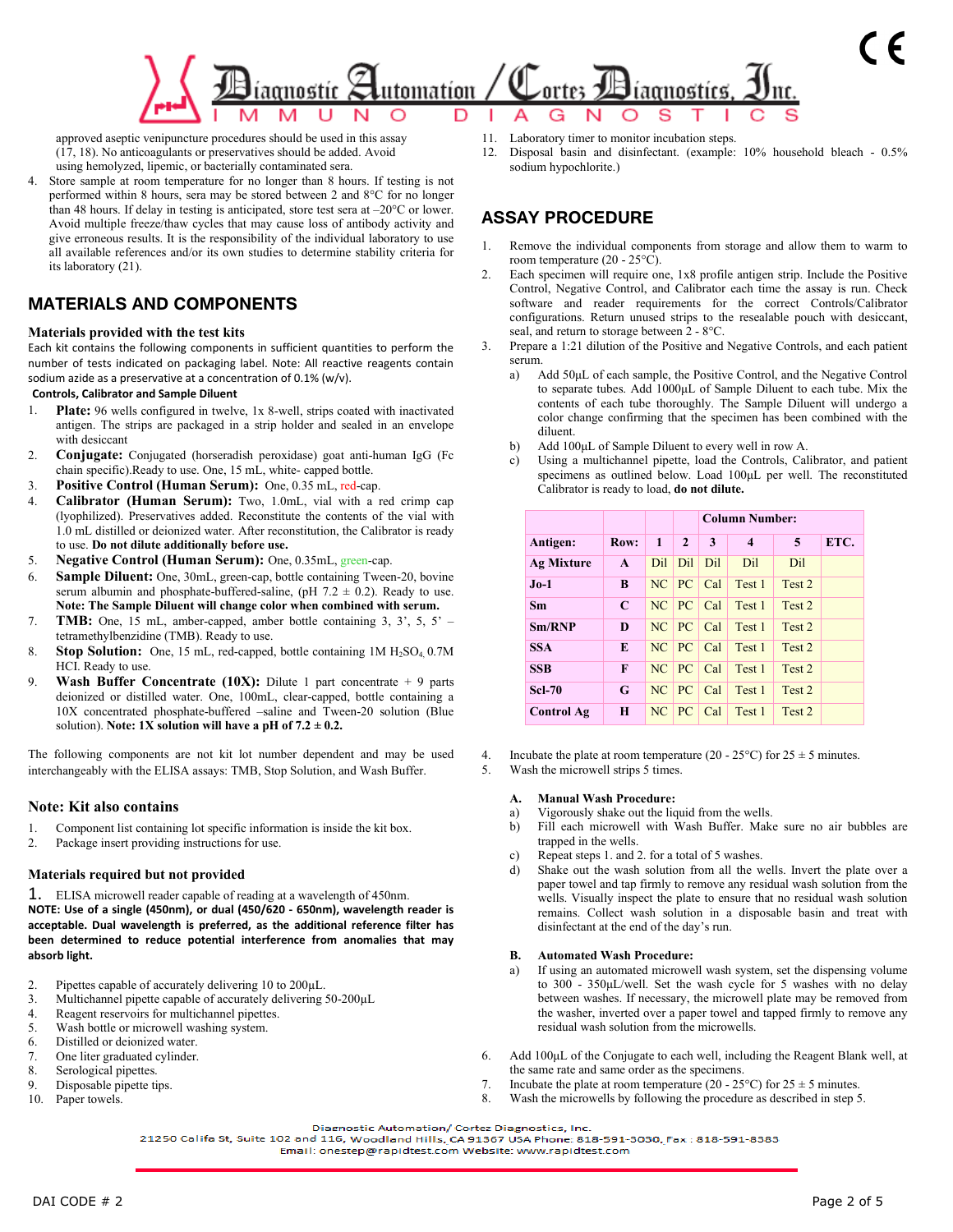

- 9. Add 100μL of TMB to each well, including the Reagent Blank well, at the same rate and in the same order as the specimens.
- 10. Incubate the plate at room temperature (20 25°C) for 10 15 minutes.
- 11. Stop the reaction by adding 50μL of Stop Solution to each well, including the Reagent Blank well, at the same rate and in the same order as the TMB. Positive samples will turn from blue to yellow. After adding the Stop Solution, tap the plate several times to ensure that the samples are thoroughly mixed.
- 12. Set the microwell reader to read at a wavelength of 450nm and measure the optical density (OD) of each well against the Reagent Blank. Read the plate within 30 minutes of the addition of the Stop Solution.

## **RESULTS**

1. **CALCULATION**

#### **Determining Autoantigen-Specific Optical Density (OD):**

Controls, calibrator, and test specimens are all loaded on the control antigen well (Row H). The control antigen well is prepared by coating and blocking the plastic with solutions which **do not** contain any autoantigens. Therefore, the control antigen well provides measurement of **non-specific absorbency** in each sample. Autoantigen-specific absorbency may be represented as the difference in optical density between the antigen coated well and the control antigen well.

#### **Example:**

Test Specimen A, Control Well OD (Row H) =  $0.175$ Test Specimen A, SSB Well OD (Row F) =  $1.563$ SSB Specific OD = 1.563 - 0.175 = 1.388

Using the respective control antigen well for each calibrator, control, and sample, determine the autoantigen-specific OD for each autoantigen. Do not subtract the control antigen OD from the conjugate control well OD.

#### **b. Calibrator**

Based upon testing of normal and disease-state specimens, a maximum normal autoantibody unit (AAU) value has been determined by Diagnostic Automation, Inc. and correlated to the calibrator. The calibrator will allow you to determine the unit value of test samples for each of the autoantigens, and to correct for slight day-to-day variations in test results. The unit value  $(CV)$  is determined for each autoantibody antigen for each lot of kit components and is printed on the Component List.

#### **c. Conversion of Optical Density to AAU/mL:**

The conversion of autoantigen-specific OD to unit value (AAU/mL) can be represented by the following equation: Test Specimen  $AAU/mL = (A \times B) / C$ 

#### **Where:**

- AAU/mL = Unknown unit value to be determined
	- A = OD of test specimen in question.
	- $B =$  Unit value of calibrator for autoantigen in question (AAU/mL).  $C = OD$  of calibrator.

**Example:** Test specimen specific OD for SSA = 0.946 Calibrator specific OD for SSA = 0.435 Calibrator unit value for SSA = 155 AAU/mL

### **Test Specimen AAU/mL = (0.946 x 155)/0.435 Test Specimen = 337 AAU/mL for anti-SSA**

### **2. Interpretation of Results**

Using 152 normal healthy donor specimens, and 185 disease-state specimens, DAI has established the following guidelines for the interpretation of patient results:

- <150 AAU/mL Negative 150 - 180 AAU/mL - Equivocal
	- >180 AAU/mL Positive

Use the above guidelines when evaluating or interpreting patient specimens. Re-test specimens with OD ratio values in the equivocal range  $(0.91 - 1.09)$  in duplicate. Report any two of the three results which agree. Test repeatedly equivocal specimens using an alternate serologic procedure and/or re-evaluate by drawing another sample one to three weeks later. Elevated autoantibody levels to any of the profile autoantigens may be indicative of a specific rheumatic disorder. The Significance and Background section of this Package Insert describes some of the more common diseases associated with elevated autoantibody levels. **NOTE: When interpreting the anti-Sm/RNP result to determine potential anti-RNP (only) activity, one must consider the anti-Sm and the anti-Sm/RNP result simultaneously.** For example, below are three possible scenarios:

- a. Anti-Sm result =  $80$ , and anti-Sm/RNP result =  $986$  AAU/mL. Patient expresses a significant amount of anti-RNP.
- b. Anti-Sm result = 493 AAU/mL, and anti-Sm/RNP result = 1139 AAU/mL. Patient expresses significant amounts of both autoantibodies.
- c. Anti-Sm result =  $37$  AAU/mL, and anti-Sm/RNP result =  $63$  AAU/mL. Patient is negative for both autoantibodies.

## **QUALITY CONTROL**

- When performing the assay, test the Positive Control, Negative Control, and Calibrator. For each profile strip, it is necessary to include a Diluent Blank (Row A), and a Control Antigen Blank (Row H). The Diluent Blank measures the nonspecific interaction between the Conjugate and the autoantigens. The Control Antigen well provides a measurement of non-specific interaction between patient antibody and a Control Antigen.
- Refer to the included Component List. This sheet describes the lot specific specifications for the Calibrator. If the Calibrator is out of range, the results are considered invalid, and patient results may not be reported.
- 3. The Positive and Negative Controls must meet the following specifications:
	- a. Positive Control must be >180 AAU/mL
	- b. Negative Control must be <150 AAU/mL
	- c. Positive Control/Negative Control must be ≥2.00
- 4. If the assay Controls do not meet the above specifications, then the assay is considered invalid. Do not report the patient results.
- 5. Calculate the mean of the Conjugate Control wells (Row A). This value should be less than 0.200. A high mean OD for the Conjugate control could indicate inadequate washing, poor water quality, or contaminated reagents. Variability from well-to-well indicates poor pipetting and/or inconsistency of washing, well-to-well.

## **PERFORMANCE CHARACTERISTICS**

### **Comparative Study**

A comparative study was performed to demonstrate the equivalence of the Diagnostic Automation, Inc. ELISA ENA Profile-6 Test System to several other commercially available autoantibody ELISA test systems using 337\* serum specimens; 152 normal donor samples from the northeastern and southeastern United States, and 185 disease-state repository samples previously characterized with respect to autoantibody activity. The results of the investigation have been summarized in Tables 1 and 2 below. \*The total population tested for anti-Jo-1 was 126; 64 normal donor samples, and 62 of the disease-state repository samples.

### **TABLE 1 Relative Sensitivity; Disease-State Specimens**

| Autoantigen | DAI<br><b>ELISA</b><br><b>Reactives</b> | Commercial<br><b>ELISA</b><br><b>Reactives</b> | <b>Discrepants</b> | <b>Reactives</b><br>After<br><b>Discrepant</b><br><b>Resolution</b> | Sensitivity       |
|-------------|-----------------------------------------|------------------------------------------------|--------------------|---------------------------------------------------------------------|-------------------|
| $Jo-1$      |                                         |                                                | $\theta$           | 8                                                                   | $8/8 = 100.0\%$   |
| Sm          | 13                                      | 16                                             | 3                  | 13                                                                  | $13/13 = 100.0\%$ |
| Sm/RNP      | 46                                      | 58                                             | 11                 | 50                                                                  | $46/50 = 92.0\%$  |
| <b>SSA</b>  | 56                                      | 74                                             | 18                 | 57                                                                  | $56/57 = 98.2\%$  |
| <b>SSB</b>  | 28                                      | 34                                             | 6                  | 29                                                                  | $28/29 = 96.6\%$  |
| Scl-70      | 8                                       | 17                                             | 9                  | 8                                                                   | $8/8 = 100.0\%$   |

Diagnostic Automation/ Cortez Diagnostics, Inc.

21250 Califa St, Suite 102 and 116, Woodland Hills, CA 91367 USA Phone: 818-591-3030, Fax: 818-591-8383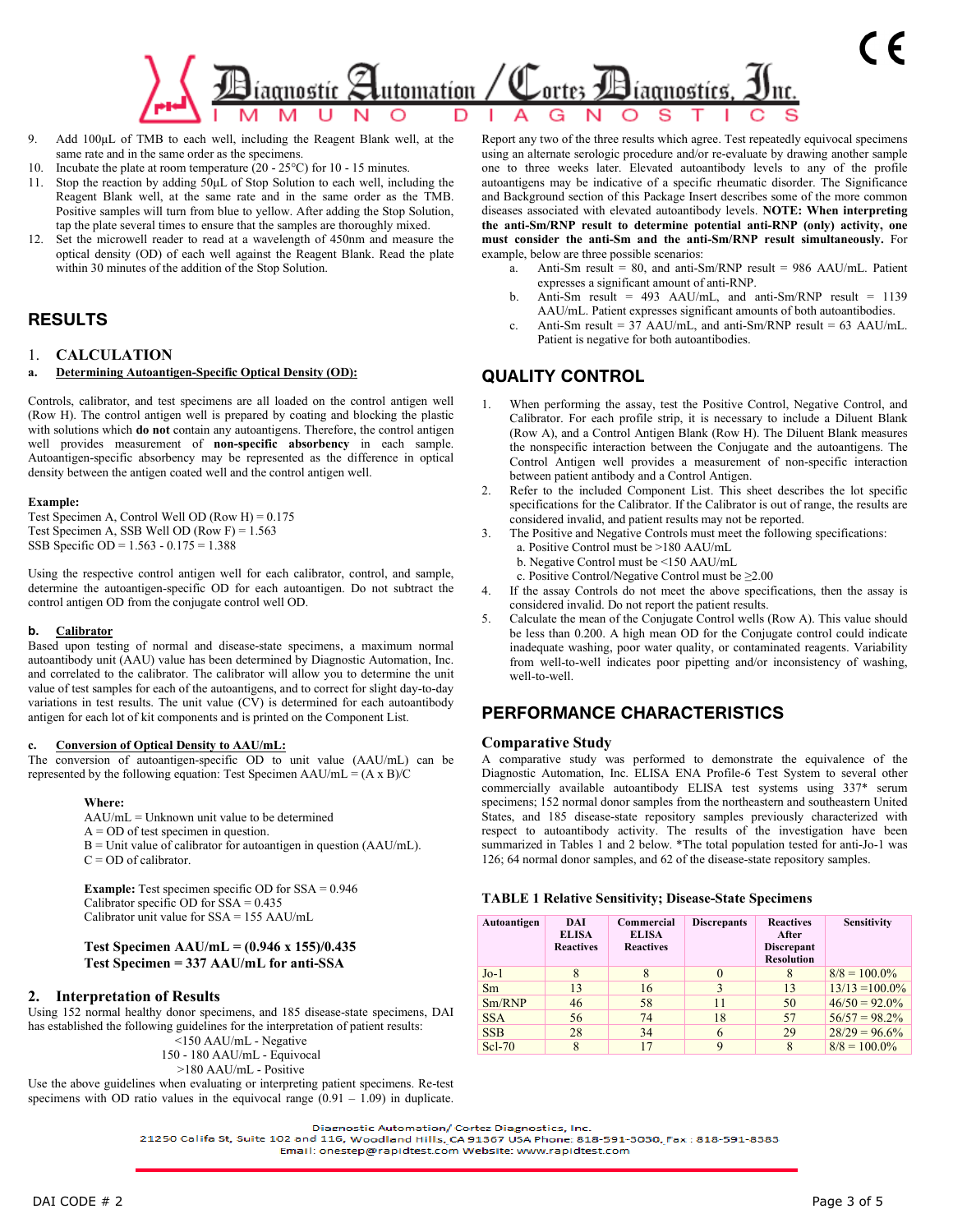

**Table 2: Relative Specificity, Normal Donor Specimens**

| Autoantigen | <b>DAI ELISA</b><br>Non-<br><b>Reactives</b> | Commercial<br><b>ELISA Non-</b><br><b>Reactives</b> | <b>Discrepants</b> | Non-<br><b>Reactives</b><br>After<br><b>Discrepant</b><br><b>Resolution</b> | <b>Specificity</b>  |
|-------------|----------------------------------------------|-----------------------------------------------------|--------------------|-----------------------------------------------------------------------------|---------------------|
| $Jo-1$      | 64                                           | 64                                                  | $\theta$           | 64                                                                          | $64/64 = 100.0\%$   |
| Sm          | 136                                          | 137                                                 |                    | 137                                                                         | $136/137 = 99.3\%$  |
| Sm/RNP      | 141                                          | 144                                                 | 3                  | 144                                                                         | 141/144=97.9%       |
| <b>SSA</b>  | 146                                          | 146                                                 | $\theta$           | 146                                                                         | $146/146=100.0\%$   |
| <b>SSB</b>  | 147                                          | 147                                                 | $\theta$           | 147                                                                         | $147/147=100.0\%$   |
| $Scl-70$    | 151                                          | 151                                                 | $\theta$           | 151                                                                         | $151/151 = 100.0\%$ |

### **Reproducibility**

To assess the intra-assay and inter-assay variability of the test procedure, a strong positive, a low positive, and a negative sample for all of the autoantigens were tested eleven times on each of three days. The mean unit value, the standard deviation, and the percent CV were calculated for each sample. The results of this study are depicted in Tables 3 - 6 below:

**Table 3: Intra-Assay Reproducibility, ''High Positive'' Specimen: DAI. ENA Profile-6 IgG ELISA**

|            |             |           | Day 2  |      | Day 3     |        |             |           |                |
|------------|-------------|-----------|--------|------|-----------|--------|-------------|-----------|----------------|
| Antigen    | <b>Mean</b> | <b>SD</b> | $\%CV$ | Mean | <b>SD</b> | $\%CV$ | <b>Mean</b> | <b>SD</b> | $\%$ CV        |
| $Jo-1$     | 459         | 15        | 3      | 391  | 22        | 6      | 385         | 18        |                |
| Sm         | 576         | 71        | 12     | 690  | 71        | 10     | 702         | 29        | $\overline{4}$ |
| Sm/RNP     | 535         | 73        | 14     | 426  | 73        | 17     | 608         | 76        | 12             |
| <b>SSA</b> | 818         | 62        |        | 652  | 68        | 10     | 779         | 52        |                |
| <b>SSB</b> | 1022        | 120       | 12     | 881  | 65        | 7      | 987         | 67        |                |
| $Scl-70$   | 669         | 95        | 14     | 626  | 65        | 10     | 726         | 93        |                |

**Table 4: Intra-Assay Reproducibility, ''Low Positive Specimen; DAI. ENA Profile-6 IgG ELISA**

|            |      | Day 1     |        |      | Day 2     |                |      | Day 3     |                |
|------------|------|-----------|--------|------|-----------|----------------|------|-----------|----------------|
| Antigen    | Mean | <b>SD</b> | $\%CV$ | Mean | <b>SD</b> | $\%CV$         | Mean | <b>SD</b> | $\%CV$         |
| $Jo-1$     | 232  | 11        |        | 189  | 9         | $\overline{4}$ | 189  | 8         | $\overline{4}$ |
| <b>Sm</b>  | 460  | 43        | 9      | 587  | 52        | 9              | 392  | 28        | $\overline{7}$ |
| Sm/RNP     | 184  | 34        | 18     | 246  | 34        | 14             | 216  | 29        | 13             |
| <b>SSA</b> | 199  | 26        | 13     | 231  | 38        | 17             | 189  | 22        | 12             |
| <b>SSB</b> | 178  | 29        | 16     | 167  | 20        | 12             | 210  | 25        | 12             |
| $Scl-70$   | 231  | 21        | 9      | 214  | 10        | 5              | 270  | 21        | 8              |

**Table 5: Intra-Assay Reproducibility, Negative Specimen; DAI. ENA Profile-6 IgG ELISA**

|            | Day 1 |                |        | Day 2       |           |        | Day 3          |                |        |
|------------|-------|----------------|--------|-------------|-----------|--------|----------------|----------------|--------|
| Antigen    | Mean  | <b>SD</b>      | $\%CV$ | <b>Mean</b> | <b>SD</b> | $\%CV$ | <b>Mean</b>    | <b>SD</b>      | $\%CV$ |
| $Jo-1$     |       | 2              | N/A    | 5           |           | N/A    | $\overline{4}$ |                | N/A    |
| Sm         | 12    | 3              | N/A    | 8           | 3         | N/A    | 7              |                | N/A    |
| Sm/RNP     | 26    | $\overline{4}$ | N/A    | 29          | 9         | N/A    | 22             | 6              | N/A    |
| <b>SSA</b> | 27    | $\overline{4}$ | N/A    | 14          | 6         | N/A    | 13             | 5              | N/A    |
| <b>SSB</b> | 2     | $\overline{2}$ | N/A    |             |           | N/A    |                |                | N/A    |
| $Scl-70$   |       | $\overline{2}$ | N/A    | 5           | 3         | N/A    | 3              | $\overline{2}$ | NA/    |

### **Table 6: Intra-Assay Reproducibility; DAI. ENA Profile-6 ENA ELISA**

|            | Day 1       |           |         | Day 2 |           |         | Day 3 |                 |        |
|------------|-------------|-----------|---------|-------|-----------|---------|-------|-----------------|--------|
| Antigen    | <b>Mean</b> | <b>SD</b> | $\%$ CV | Mean  | <b>SD</b> | $\%$ CV | Mean  | <b>SD</b>       | $\%CV$ |
| $Jo-1$     | 412         | 38        | 9       | 203   | 23        | 11      | 5     | $\overline{2}$  | N/A    |
| <b>Sm</b>  | 656         | 85        | 13      | 479   | 93        | 19      | 9     | 3               | N/A    |
| Sm/RNP     | 532         | 97        | 18      | 216   | 42        | 19      | 26    | $7\phantom{.0}$ | N/A    |
| <b>SSA</b> | 750         | 95        | 13      | 207   | 35        | 17      | 18    | 9               | N/A    |
| <b>SSB</b> | 963         | 108       | 11      | 185   | 32        | 17      |       |                 | N/A    |
| $Scl-70$   | 674         | 97        | 14      | 238   | 30        | 13      | 5     | $\overline{2}$  | N/A    |

### **Cross Reactivity**

Specimens negative for ANA by HEp-2 IFA and positive for IgG antibody to various antigens such as EBV-VCA, EBNA, HSV-1, HSV-2, CMV, Rubella, and/or Toxo, were tested for potential cross-reactivity using the DAI. ENA Profile-6 ELISA Test System. All specimens tested were negative on the ELISA, indicating that the potential for cross reactivity with such antibodies is not likely, and therefore, should not interfere with the results obtained.

### **LIMITATIONS OF PROCEDURE**

- 1. A diagnosis should not be made solely on the basis of the ENA Profile-6 ELISA test results.
- 2. Test results should be interpreted in conjunction with the clinical evaluation and the results of other diagnostic procedures.

## **EXPECTED VALUES**

The expected value for a normal patient is a negative result. The number of reactives, and the degree of reactivity is dependent upon parameters such as population type being tested, treatment, etc. Each laboratory should establish their own expected values based upon the specimens typically being tested. With respect to disease-state and percent reactivity, Table 1 in the Significance and Background section of this package insert shows the relative frequency of autoantibody activity for various rheumatic disorders.

## **PRECAUTIONS**

- 1. For In Vitro Diagnostic Use
- 2. Normal precautions exercised in handling laboratory reagents should be followed. In case of contact with eyes, rinse immediately with plenty of water and seek medical advice. Wear suitable protective clothing, gloves, and eye/face protection. Do not breathe vapor. Dispose of waste observing all local, state, and federal laws.
- The wells of the ELISA plate do not contain viable organisms. However, the strips should be considered potentially biohazardous materials and handled accordingly.
- 4. The Controls are potentially biohazardous materials. Source materials from which these products were derived were found negative for HIV-1 antigen, HBsAg and for antibodies against HCV and HIV by approved test methods. However, since no test method can offer complete assurance that infectious agents are absent, handle these products at the Biosafety Level 2 as recommended for any potentially infectious human serum or blood specimen in the Centers for Disease Control/National Institutes of Health manual "Biosafety in Microbiological and Biomedical Laboratories": Current Edition; and OSHA's Standard for Bloodborne Pathogens (20).
- 5. Adherence to the specified time and temperature of incubations is essential for accurate results. **All reagents must be allowed to reach room temperature (20-25°C) before starting the assay**. Return unused reagents to refrigerated temperature immediately after use.
- Improper washing could cause false positive or false negative results. Be sure to minimize the amount of any residual wash solution; (e.g., by blotting or aspiration) before adding Conjugate or Substrate. Do not allow the wells to dry out between incubations.
- 7. The Sample Diluent Controls, and Calibrator contain Sodium Azide at a concentration of <0.1% (w/v). Sodium Azide has been reported to form lead or

Diagnostic Automation/ Cortez Diagnostics, Inc.

<sup>21250</sup> Califa St, Suite 102 and 116, Woodland Hills, CA 91367 USA Phone: 818-591-3030, Fax: 818-591-8383